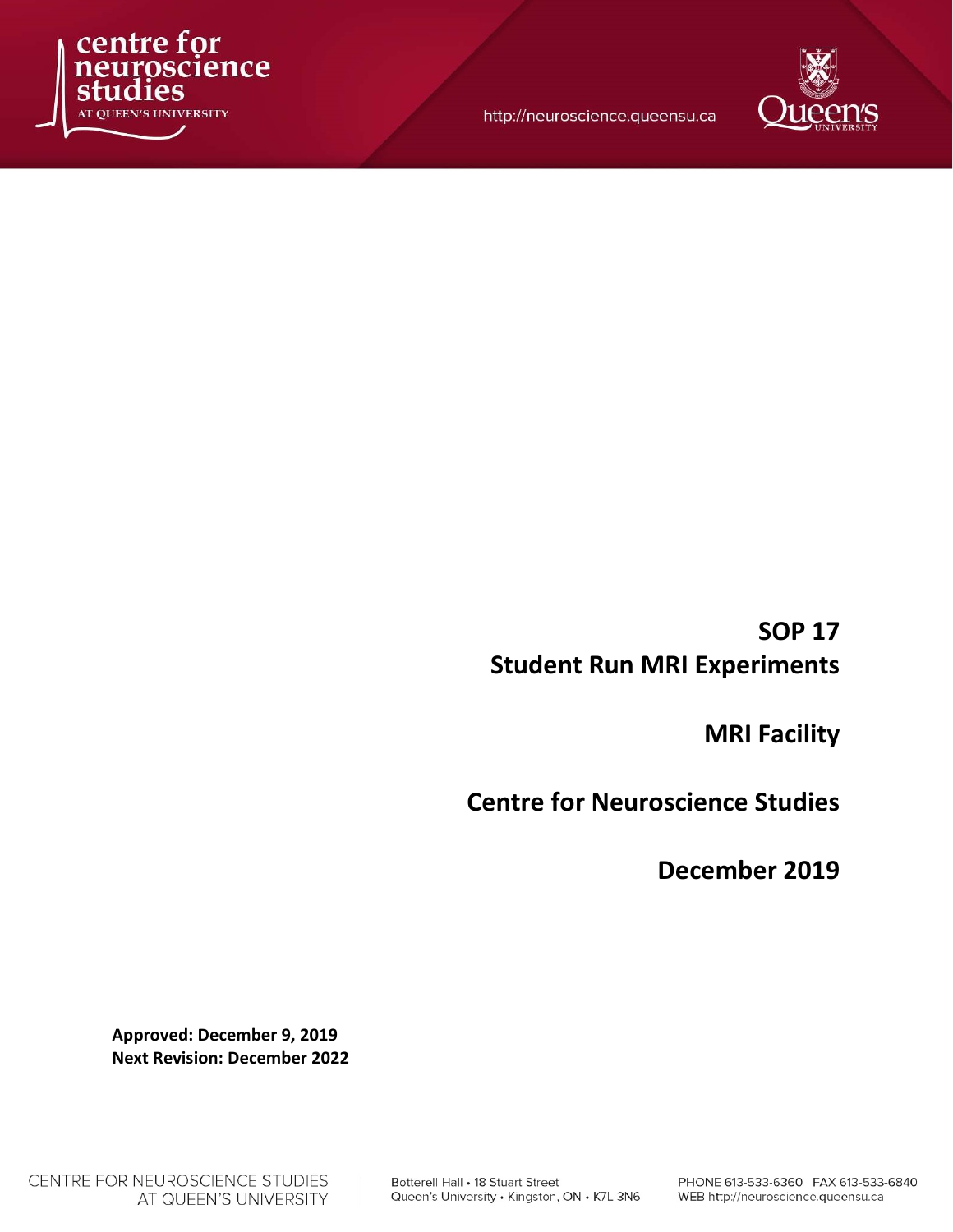| <b>TABLE OF CONTENTS</b>                                                      |             |
|-------------------------------------------------------------------------------|-------------|
| 1. Summary                                                                    | Page 3      |
| 2. Prerequisites                                                              | Page 4      |
| 3. Policies                                                                   | Page 5      |
| 4. 3T Scanner Training                                                        | Page 6      |
| 5. Practical Training - The Badge System                                      | Pages 7-8   |
| 6. Responsibilities                                                           | Page 9      |
| 7. Appendix 1 - Request for Scanner Training Form                             | Page 10     |
| 8. Appendix 2 - Completion of Operator Training Form - Yellow<br><b>Badge</b> | Page 11     |
| 9. Appendix 3 - MRI Teardown Checklist                                        | Pages 12-13 |
| 10. Appendix 4 - Green Badge Test                                             | Pages 14-15 |
| 11. Appendix 5 - Troubleshooting and Emergency Contact List                   | Page 16     |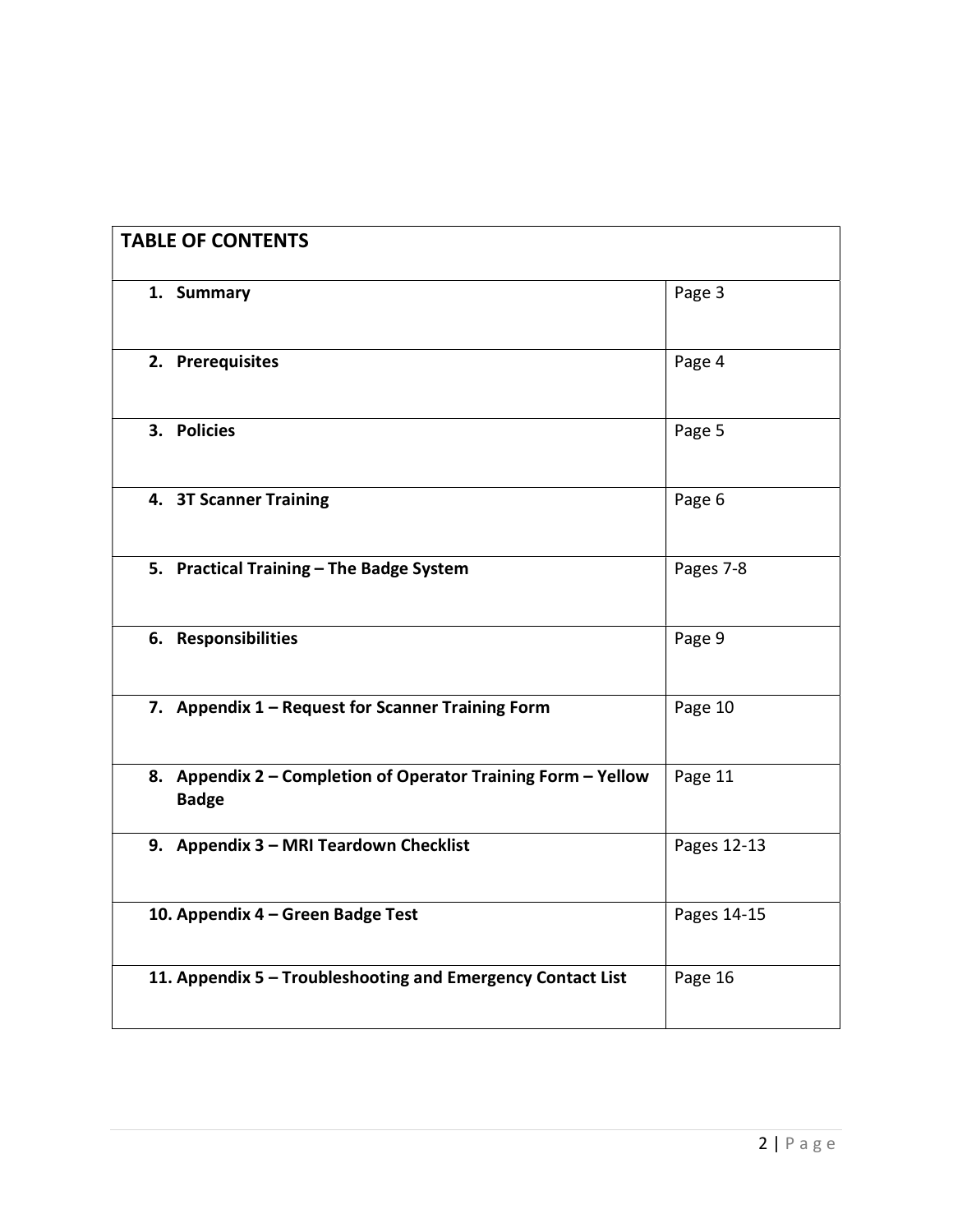### **SUMMARY**

The purpose of this document is to outline the procedures and policies regarding Centre for Neuroscience Studies (CNS) graduate students running their own MRI experiments and becoming a scanner operator.

The CNS MRI Facility is a service to all members and a learning experience for all of our students. We wish to extend this learning to hands-on experience with the equipment to a select group of students who are focused on imaging as a career path.

It is recommended that all students interested in becoming operators read through the documentation on our website at http://neuroscience.queensu.ca/facilities/mri-facility and contact the MRI Manager, Donald Brien, at **briend@queensu.ca** if they have any questions about starting this process.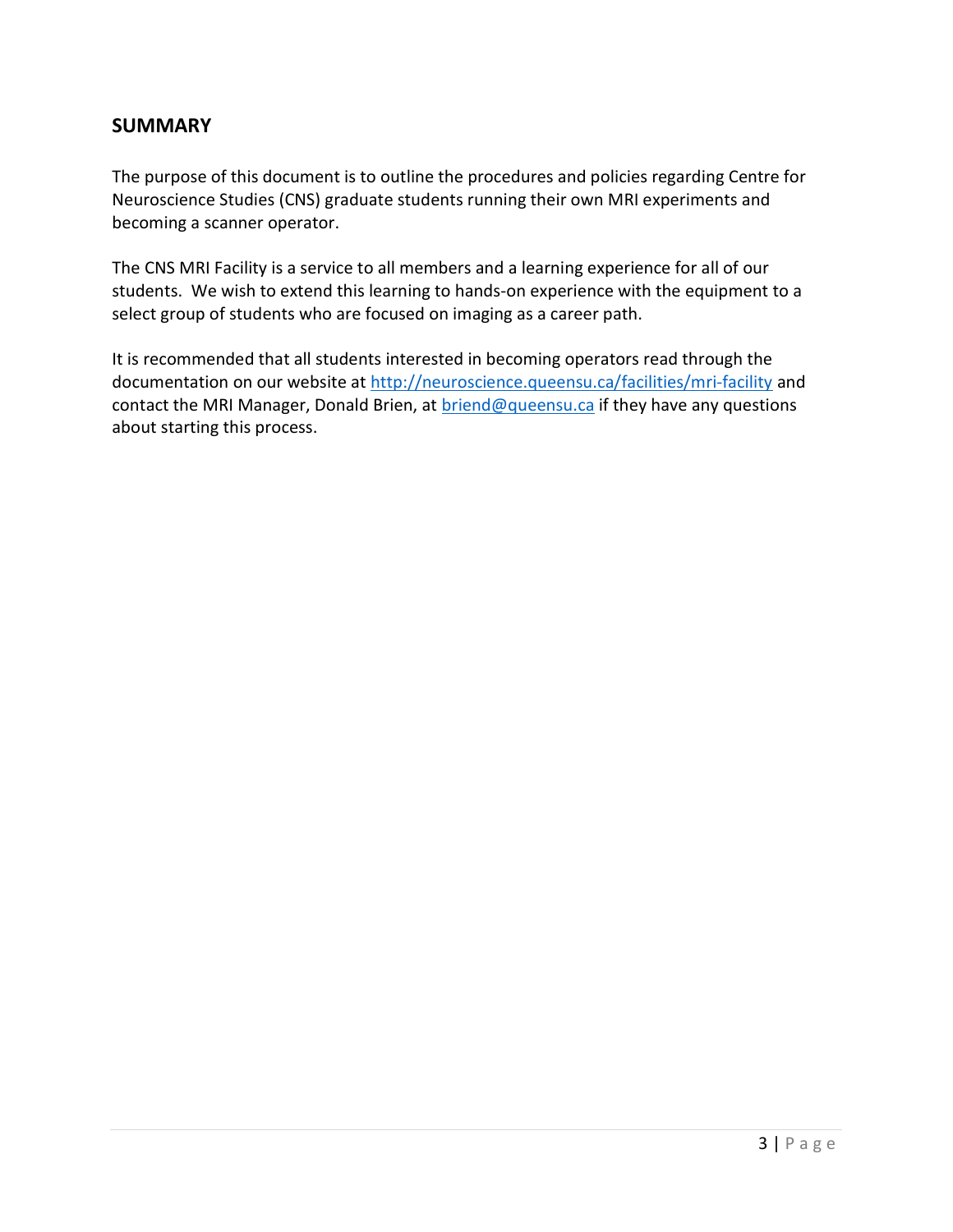## PREREQUISITES

The opportunity to become an operator at the CNS MRI Facility is primarily aimed at PhD candidates and postdoctoral fellows with a primary focus on imaging as their field of study and career path. As such, we require the following prerequisites to be met before requesting scanner operator training:

- 1) The requesting student must receive the approval of their supervisor to commit the time and effort to this training.
- 2) The requesting student must be at the PhD level or higher in their training, preferably in their second year or beyond of their PhD.
- 3) The requesting student must have an approved, fully funded protocol with the MRI Facility. Please see SOP 04, "New Protocols and Ethics Procedures". It is understood that the student will only be authorized to run their approved protocol. They will not be provided the opportunity to run other protocols for their labs.
- 4) The requesting student must have completed or be registered for the grad-level course NSCI 803: "Magnetic Resonance Imaging". Please see: http://neuroscience.queensu.ca/academic/current-students/magnetic-resonanceimaging".
- 5) The requesting student must have up to date First Aid training. Proof is required. It is not the responsibility of the MR Facility to provide funding for First Aid Training.
- 6) The requesting student must be an authorized user. Please see SOP 03, "Safety and Operator Training Procedures". This requires the student to read all of the MRI Facility SOPs, sign the compliance statement, (http://neuroscience.queensu.ca/sites/default/files/2022- 01/sop\_compliance\_statement.pdf) and complete the safety checklist for individuals (http://neuroscience.queensu.ca/sites/default/files/2022-01/cns\_safety\_individual.pdf).

Note that a much more rigorous review of safety will be part of the extended training

7) The requesting student must complete the "Request for Scanner Training" (Appendix 1).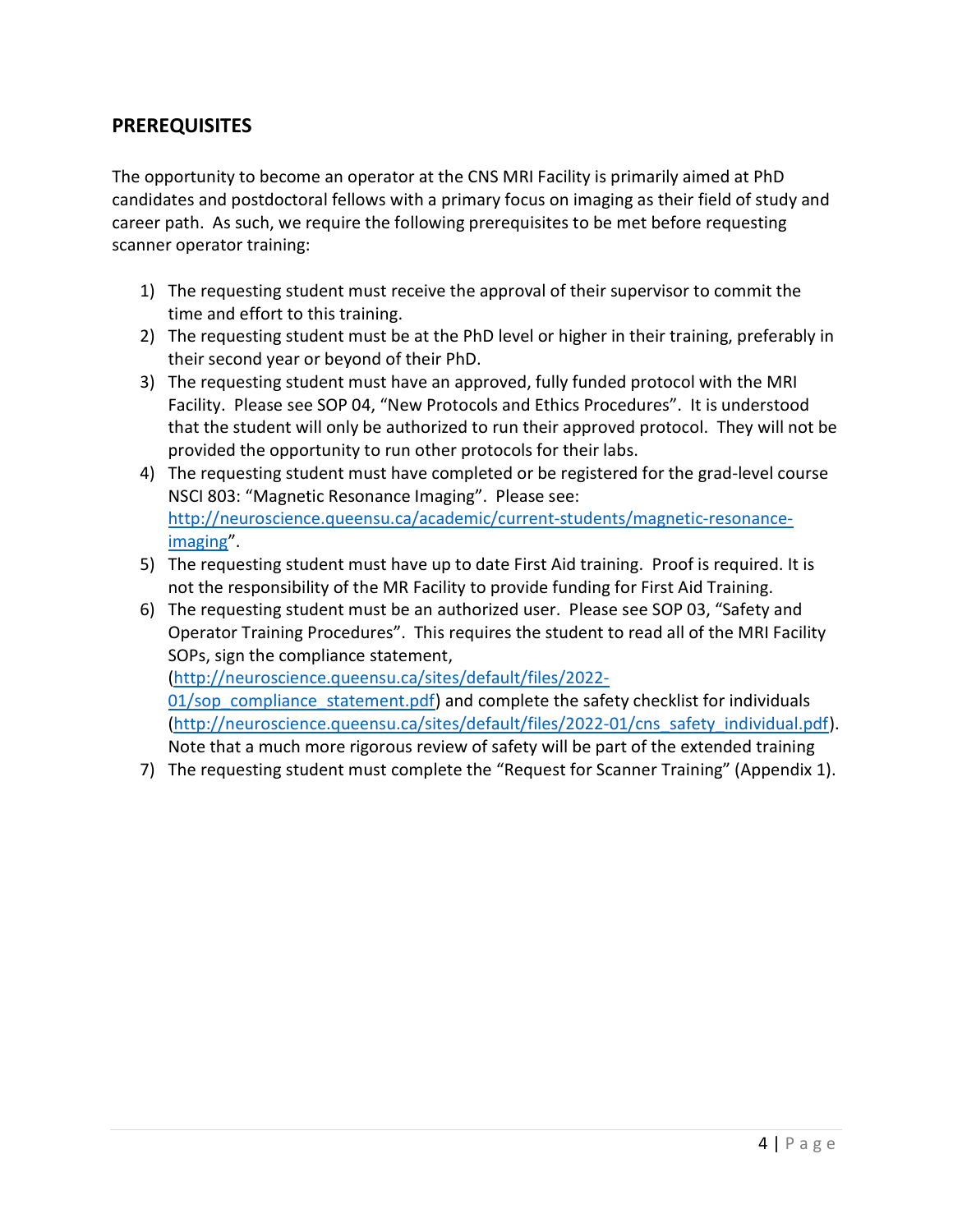## **POLICIES**

Once a student is fully trained, the following polices will apply:

- 1) The regular research rates for MR Usage will apply.
- 2) The principal investigator and their students are fully responsible for the quality of their data collection. The MRI manager and MRI Lead will continue to maintain the equipment as part of regular MRI duties, but the quality of collected data and any potential errors that are not directly related to a scanner malfunction are the sole responsibility of the investigator and student.
- 3) The student may only run their own studies that will directly contribute to their thesis and/or other research. They are not to run studies for other investigators or lab members.
- 4) The two-person rule still applies. The student must have, at minimum, one other authorized user with them at all times (referred to as 'experimental support personnel' in SOP 6 – "Emergency Procedures") to coordinate in the case of emergencies. Note that only one person needs to have operator training, whereas the others may just be authorized users without operator training.
- 5) The MRI and related facilities are an expensive and important investment for the CNS and Queen's University. It is also a potentially dangerous environment that requires the utmost care and precaution. The operator training is a privilege and can be taken away by the MRI Manager or MRI Lead at any time for violations of these policies, violations of best practices of safety, or disrespect of the equipment and/or staff.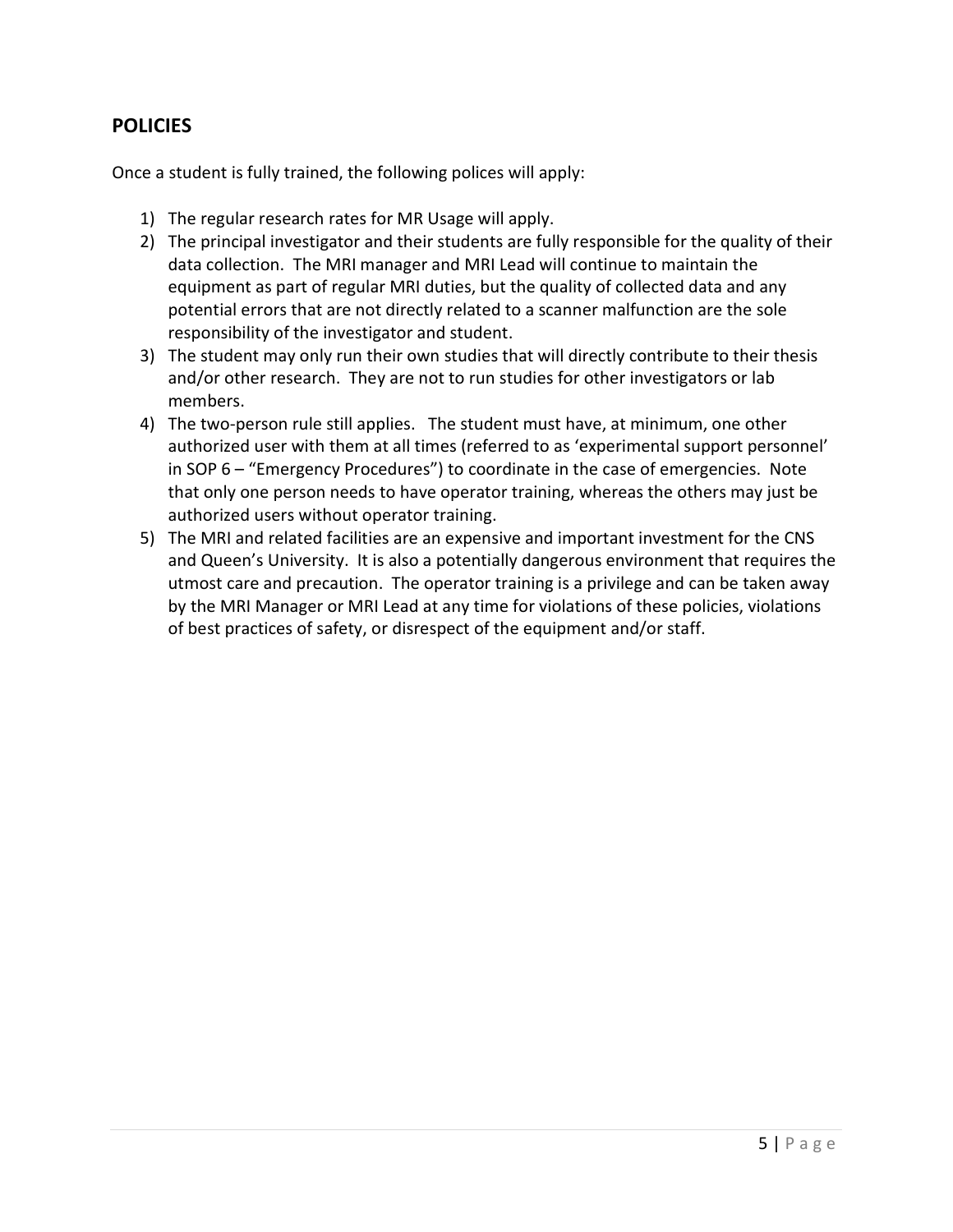## 3T SCANNER TRAINING

Once a student has met the prerequisites, the next step to becoming an operator will be to attend two user training classes with the MRI Manager, followed by practical training. These classes will be scheduled on an as needed basis. The classes are as follows:

#### Introductory Scanner Training

The first training class will be an introduction to the equipment of the MRI. This will constitute a three-hour class, with the first hour being a demonstration run by the MRI Manager. The demonstration will be on a phantom bottle and cover the operation of the bed and console to run a pre-made protocol. Following that, the second hour will allow the student to replicate the demonstration for a hands-on session of the scanner operation, guided by the MRI Manager. Finally, we will review all of the peripheral equipment and demonstrate appropriate usage.

#### Human Scanner Training

The second class will be another 3 hour session. In this class we will run the student's protocol on a volunteer participant. Topics covered will be detailed safety screening procedures, security, bedside manner and instructions for the participant, and more advanced parameter manipulation of sequences, as required. This session may be customized depending on the needs of the student and their project. We will also cover troubleshooting of the MRI and related components, as well as the peripheral equipment.

Upon completion of training, the student must complete the "Completion of Operator Training Form – Yellow Badge" (see Appendix 2) and have it signed by the MRI Manager.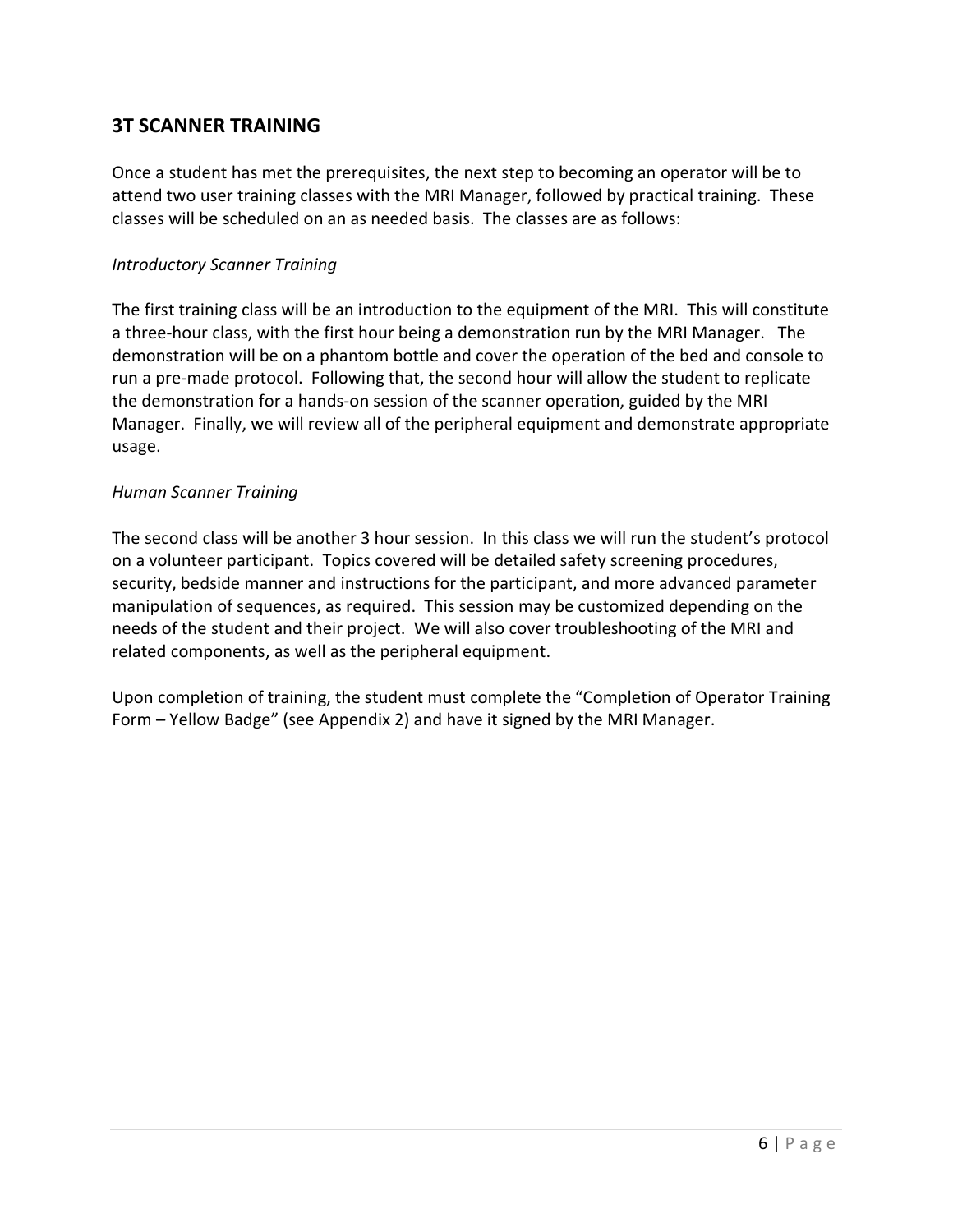# PRACTICAL TRAINING – THE BADGE SYSTEM

A badge system is used to keep track of where students are in the learning process. The MRI Manager will maintain a list of students in this badge program and their current designation.

#### Yellow Badge

Upon completion of the user training classes, the student will be designated a yellow badge. A yellow badge designation allows the student the following privileges:

 The student may operate the scanner to complete sessions of their protocol. The student MUST be under the supervision of the MRI Manager or an MRT technician

#### Green Badge

The final steps in the student becoming an authorized operator for their study will be to first run their protocol, as described in the Yellow Badge section, from beginning to end, a minimum of 10 times. As per their yellow badge privileges, they may only run under the supervision of another operator. Generally, this will be the MRI Manager. Following this, the student will attempt to pass a hands-on test administered by the MRI Manager. This supervised, hands-on experience will prepare the student for independent work. If necessary, the student will inform the MRI Manager about the sessions they run for record keeping. All yellow badge students with 10 practical sessions will be eligible for their green badge. The green badge is awarded upon completion of the hands-on Green Badge Test (Appendix 3).

For the hands-on test, the MRI Manager will observe the yellow badge student run their protocol one more time, without assistance from the MRI Manager. Please contact the MRI manager when you have met the requirements and feel comfortable enough with the process. This test is to assess the student's ability to administer their protocol without assistance, while following all facility procedures. Topics covered will be:

- Subject safety screening.
- Peripheral set up.
- Equipment handling and bed operation.
- Console usage and scanning.
- Bedside manner.
- Troubleshooting.
- Data transfer.
- Teardown Leaving the MRI suite as they found it: clean and all peripheral equipment returned to its proper place.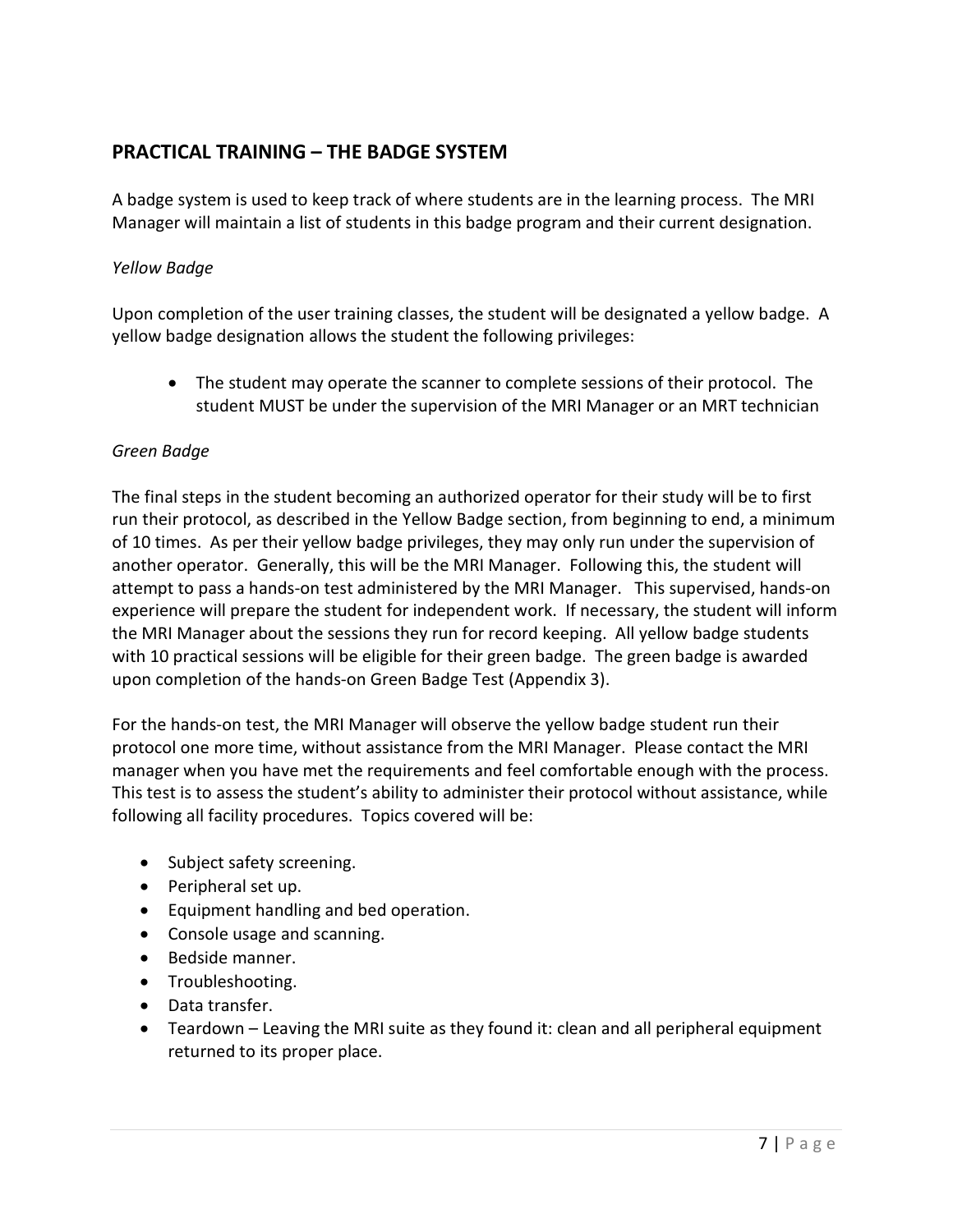It is highly recommended that the student reviews all SOPs on the MRI Facility web site, prior to taking the hands-on test. All topics may be covered. The Manager may ask follow up questions and offer scenarios relating to emergency procedures.

If no substantial assistance is required from the MRI Manager to complete the session and no important steps are omitted in the scanning procedure, the student will be awarded a green badge, allowing the following additional privileges:

- 1) The student will be given full access to the MRI suite, including a fob for the MRI control room and a key to the MRI room.
- 2) The student may run sessions independently, following the policies outlined above and the responsibilities outlined below. Most importantly, they may not run studies as 'favours' for other research groups and must run scans directly related to their research.

If the student is not deemed sufficiently independent by the MRI Manager, they may continue as a yellow badge and apply to take the hands-on test again at a future date. It will be recommended that they continue to run supervised scans to increase their level of comfort with the scanning process.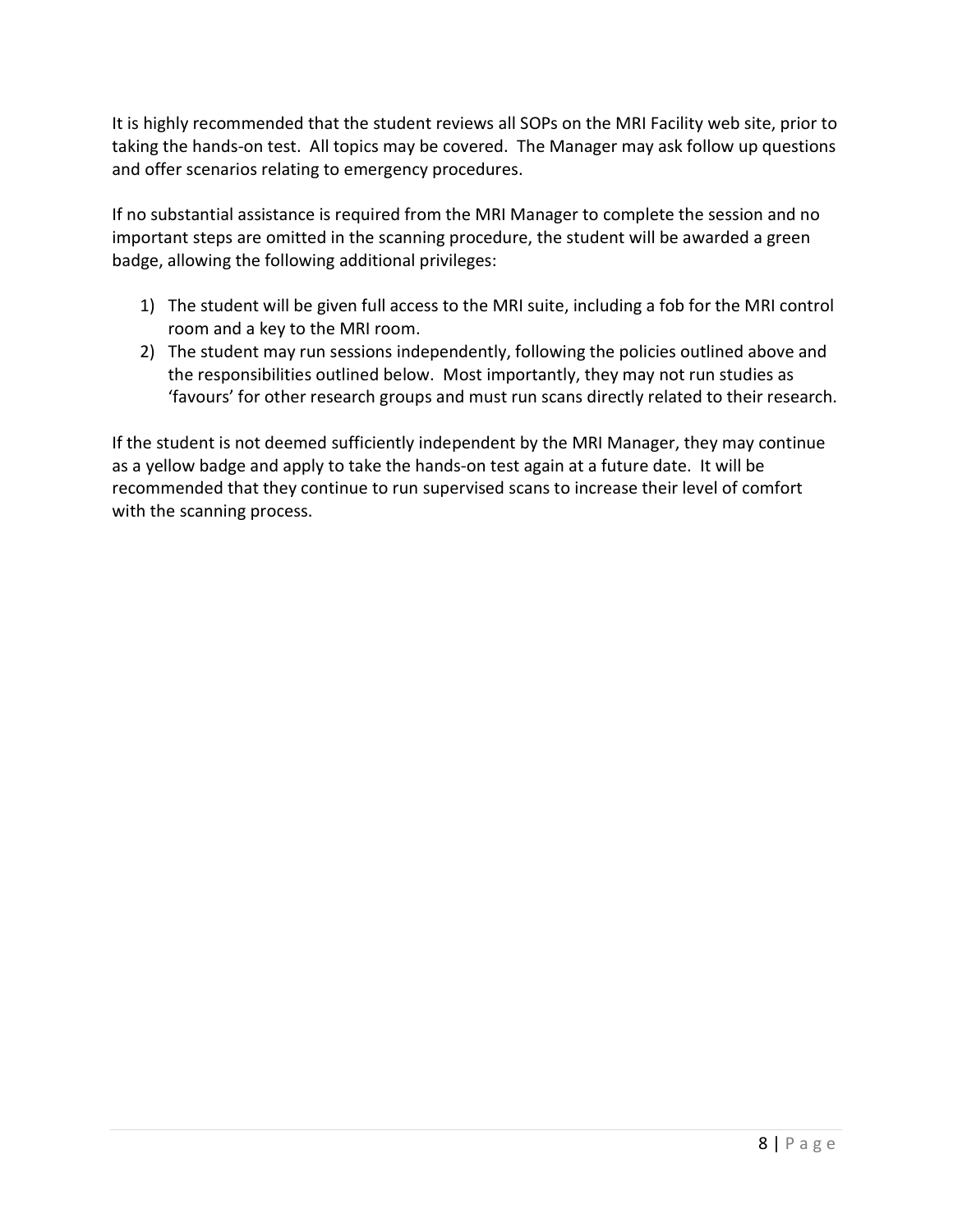## RESPONSIBILITIES

Once a student has achieved green badge status, the following responsibilities apply:

- 1) The student must leave the MRI room, control room, and all supporting areas in a clean and tidy manner, as they found them. See Appendix 2 for the teardown list that must be adhered to at the end of a study.
- 2) The student must inform the MRI Manager of any and all issues with the MRI, the MRI console, or any peripheral equipment. If any equipment is damaged during the course of an experiment, the manager needs to know as soon as possible.
- 3) The student must continue to adhere to all policies as specified in the MRI SOPs located at our website: http://neuroscience.queensu.ca/facilities/mri-facility#sop.
- 4) In the event of equipment malfunction or an emergency during a study, the student should contact one of the support personal listed in Appendix 4: Troubleshooting and Emergency Contact List.
- 5) Prevent unauthorized personnel from entering the MRI area during a scanning session. The MRI facility is a lab space of the paying lab during each session and should be treated securely.
- 6) Prevent any unvetted personnel / participants from entering the Magnet Room.
- 7) Prevent any unauthorized metal or equipment from entering the Magnet Room.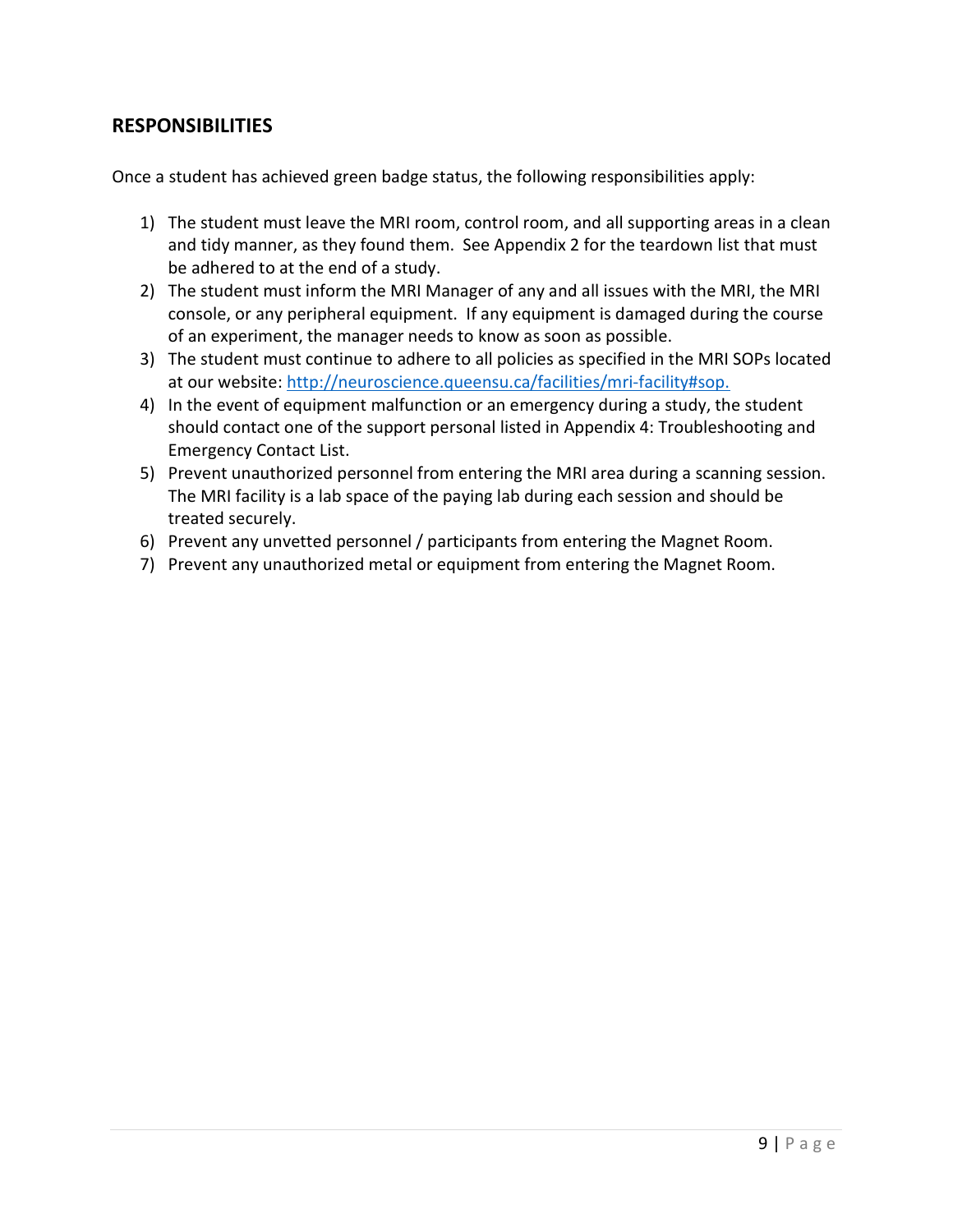# APPENDIX I – Request for Scanner Training: CNS MRI 3T MAGNETOM Prisma

# Personal Information

| Name:                              |      |                                              |      |
|------------------------------------|------|----------------------------------------------|------|
| Position (year of PhD, post-doc):  |      |                                              |      |
| Principal Investigator:            |      |                                              |      |
| <b>Department or Centre:</b>       |      |                                              |      |
| <b>Protocol Information</b>        |      |                                              |      |
| <b>Approved Protocol Number:</b>   |      | <u> 1989 - Johann Johnson, mars et al. (</u> |      |
| <b>Protocol Title:</b>             |      |                                              |      |
| <b>Funding Source:</b>             |      |                                              |      |
| <b>Prerequisites</b>               |      |                                              |      |
| First Aid (Copy / proof submitted) |      |                                              |      |
| Safety Training / Authorized User  |      |                                              |      |
| <b>NSCI 803</b>                    |      |                                              |      |
| Authorization                      |      |                                              |      |
| Principal Investigator             |      |                                              |      |
|                                    | Name | Signature                                    | Date |
| MRI Manager / Lead                 | Name | Signature                                    | Date |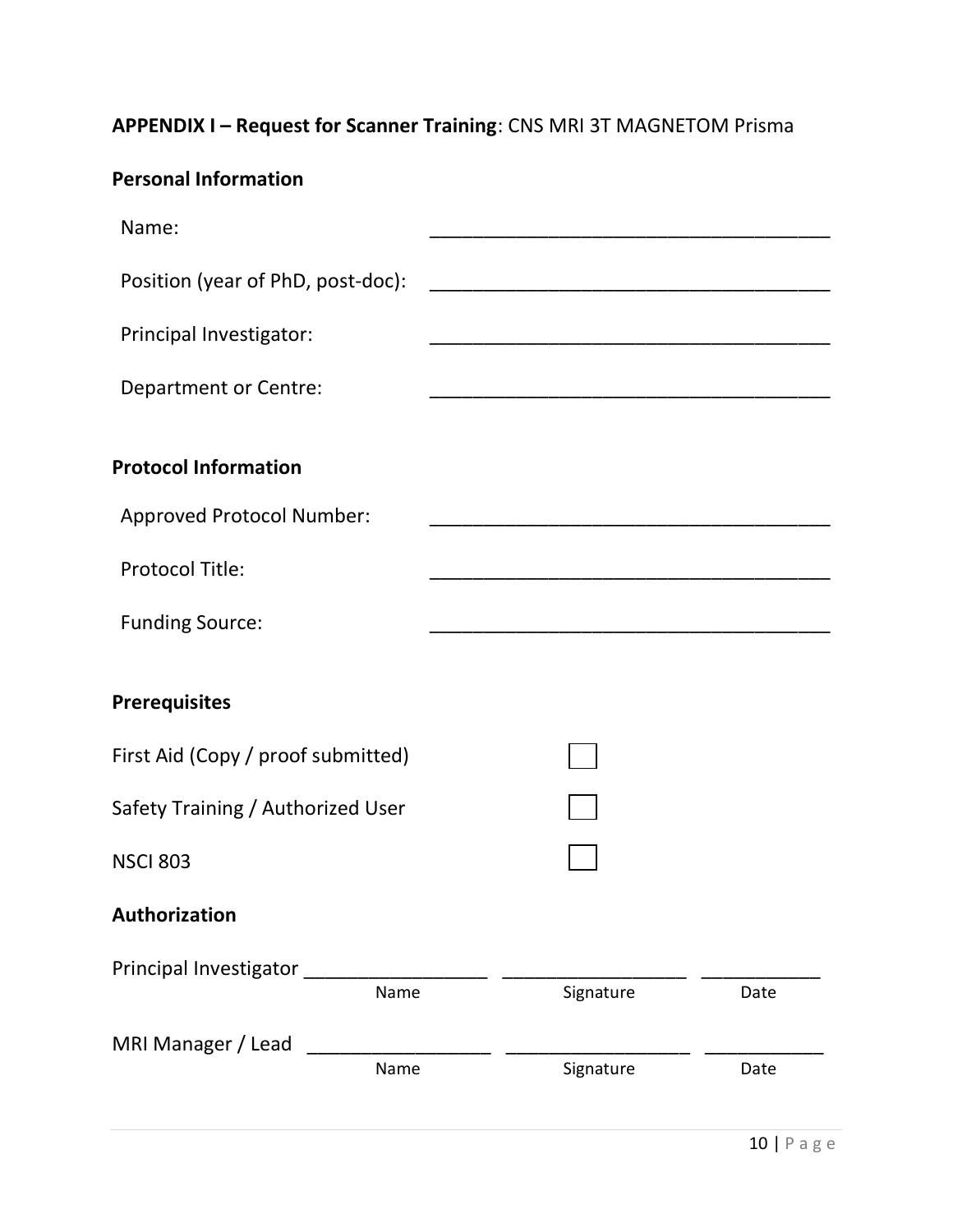# APPENDIX 2 – Completion of Operator Training Form – Yellow Badge

This document certifies that the following trainee has met the prerequisites for scanner training, as outlined in SOP #17, and has completed both basic and intermediate training with the MRI Manager. This trainee is therefore certified for yellow badge status in the CNS MRI Facility, as outlined in SOP #17.

| Trainee            |      |           |      |
|--------------------|------|-----------|------|
|                    | Name | Signature | Date |
|                    |      |           |      |
|                    |      |           |      |
| MRI Manager / Lead |      |           |      |
|                    | Name | Signature | Date |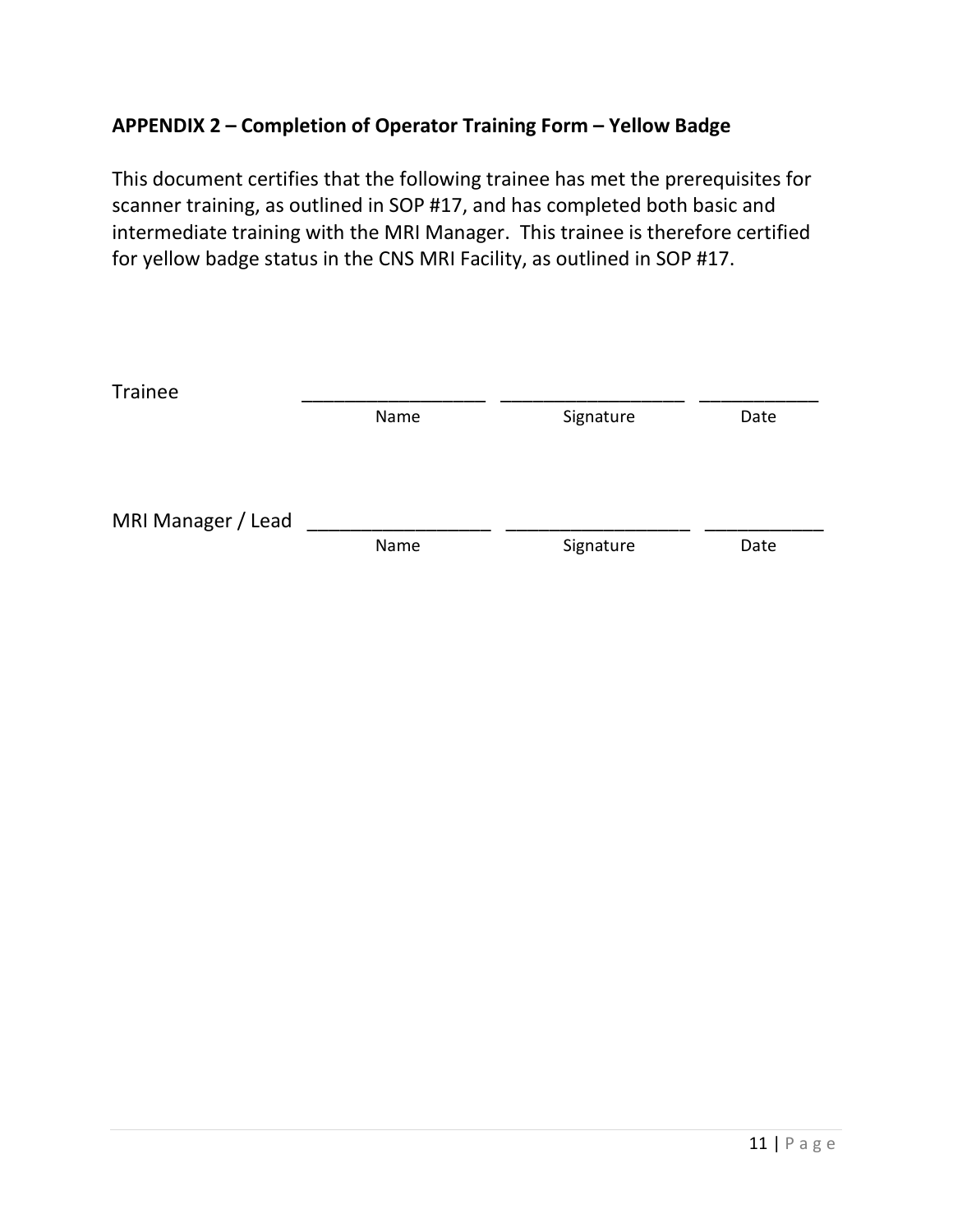# APPENDIX 3 – MRI Teardown Checklist

Upon the completion of any study at the CNS MRI Facility, the magnet room, control room, and all supporting areas are to be left in a clean and tidy state in preparation for the next study. Failure to clean up after your study may result in the loss of operator privileges.

Magnet Room:

- Dirty linen placed in the hamper
- Bed left in the lowest position out of the magnet
- All coils returned to their original storage positions spine / 1 head coil may be left on the bed
- Headphones returned to their place and coiled neatly
- Squeeze ball placed at the end of the bed and coiled neatly
- Button boxes placed back in their place and coiled neatly
- EyeLink Eye Tracker returned to the cupboard and any cables coiled neatly
- Any other peripheral equipment also returned neatly to its place
- Any PMU devices should be returned to the charging station and related equipment put back in the drawer
- Biopac system leads returned to their place and coiled neatly
- Any peripheral unique to the study should be taken away or stored in an agreed upon place
- In-bore screen placed properly
- Any litter collected and disposed of
- Lights off
- Door closed AND LOCKED \*\* failure to lock the magnet room door after a session will result in immediate revocation of scanning privileges\*\*

Control Room:

- All patient sessions closed in all tabs and home screen left waiting for the next study
- Turn off projector if used
- Turn off eye tracker if used
- Reset button boxes to main menu
- Magnet Trigger should be connected to button box
- Log out of all display / other computers
- If you are the last scan of the day: shut down scanner
- Safety form clipboards returned to their places
- Any litter collected and disposed of
- Any spills or messes should be cleaned up
- Remove any specialized equipment you needed for your study
- Place all chairs neatly at respective desks or places in the room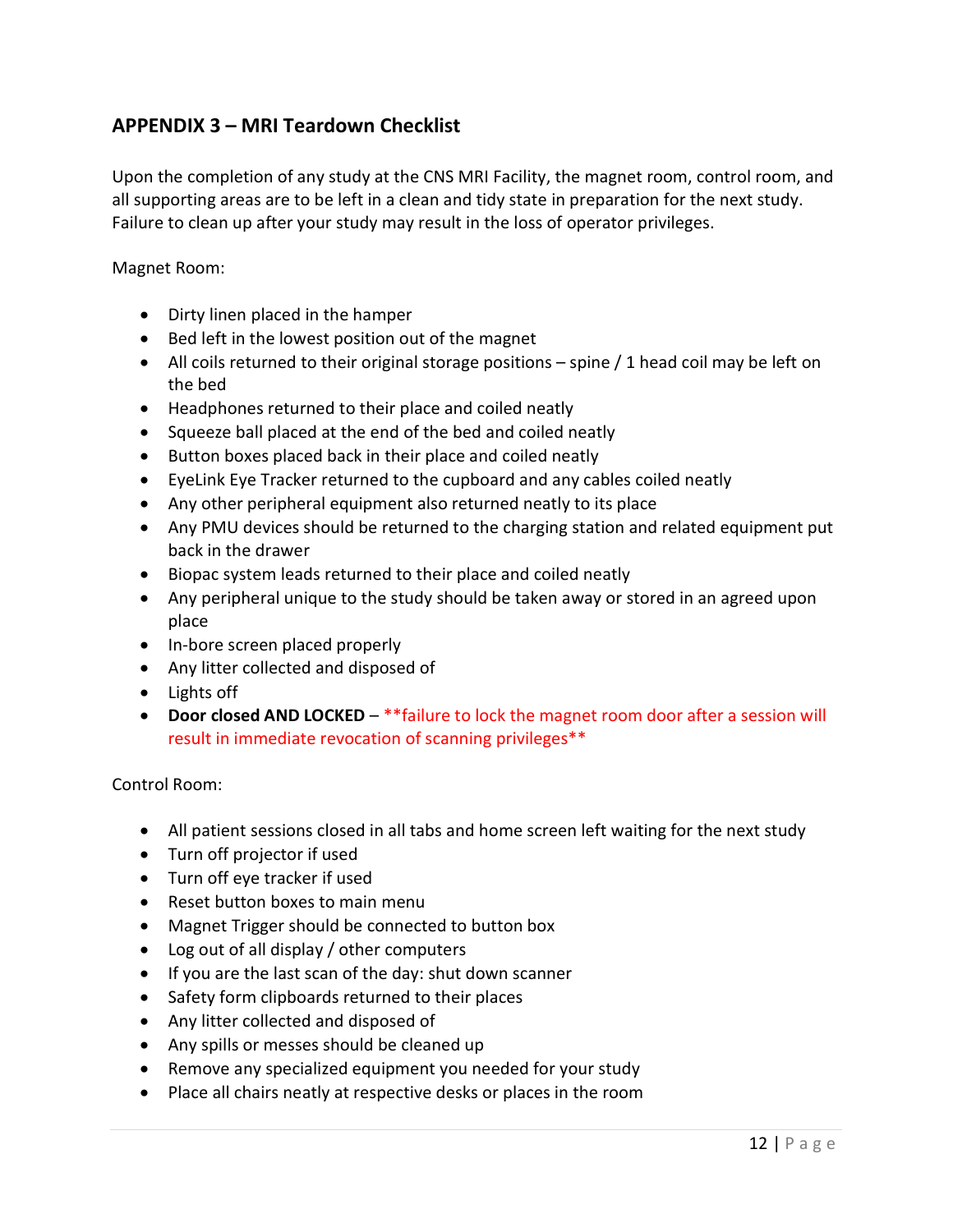- White board clean
- Lights off if no more studies immediately following
- Door closed and locked

Waiting Room:

- Any litter collected and disposed of
- Any spills or messes should be cleaned up
- All furniture should be replaced to a neat and tidy position
- If custodian services are needed, inform the MRI Manager
- Safety form clipboards returned to their places
- Lights off if no more studies immediately following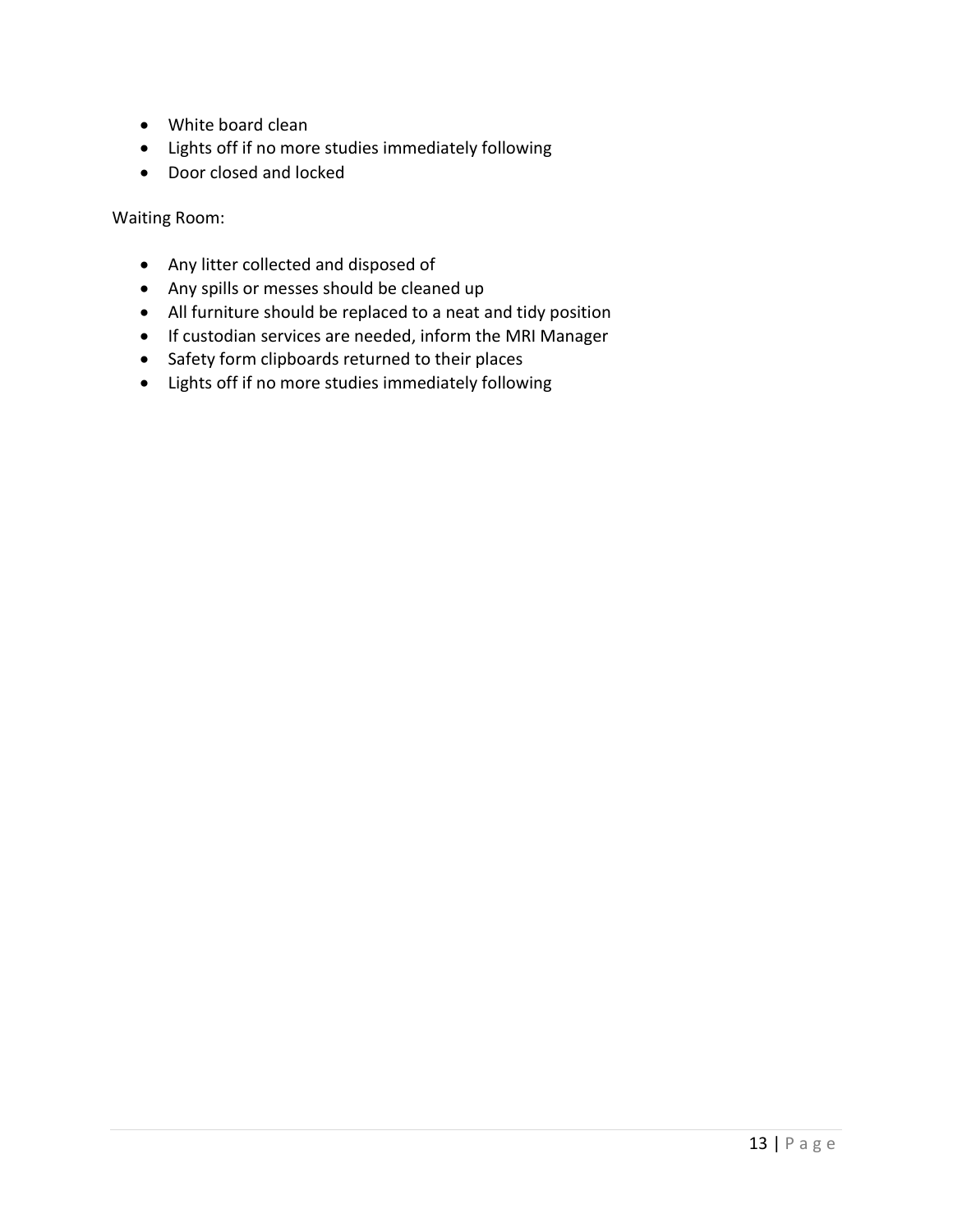# APPENDIX 4 – Green Badge Certification Test

| Person being observed: |  |
|------------------------|--|
| Person observing:      |  |
| Date:                  |  |

|                                                             | Satisfactory | Unsatisfactory |
|-------------------------------------------------------------|--------------|----------------|
| Setting up                                                  |              |                |
| Proper selection of coils and preparation of bed with linen |              |                |
| Peripheral equipment properly set up and tested             |              |                |
| Projector properly turned on and aligned                    |              |                |
| Beside manner / Communication with participant              |              |                |
| Proper discussion, completion, and vetting of safety form   |              |                |
| Safety form signed                                          |              |                |
| Proper register of console with participant information     |              |                |
| Putting the participant in the scanner                      |              |                |
| Encourages participant to go to the bathroom                |              |                |
| Checks participant for metal before entering room           |              |                |
| Asks participant to remove shoes                            |              |                |
| Provides participant with goggles if required               |              |                |
| Provides the participant with scrubs if required            |              |                |
| Beside manner / Communication with participant              |              |                |
| Provides participant with headphones or earplugs            |              |                |
| Describes noises and methods of communication               |              |                |
| Describes operation of and gives participant squeeze ball   |              |                |
| Offers pillow for legs                                      |              |                |
| Correctly sets up peripheral equipment required             |              |                |
| Asks if participant needs a blanket for warmth              |              |                |
| Describes MRI experience to participant                     |              |                |
| Correctly positions participant in coil                     |              |                |
| Correctly pads participant in coil                          |              |                |
| Correctly connects all coils required                       |              |                |
| Correctly attaches and positions mirror if required         |              |                |
| Correctly works the table                                   |              |                |
| Correctly landmarks the participant                         |              |                |
| Correctly slides participant into scanner                   |              |                |
| <b>Running the study</b>                                    |              |                |
| Speaks with participant before beginning first scan         |              |                |
| Starts localizer and all scans properly                     |              |                |
| Displays proficiency with basic console operation           |              |                |
| Displays proficiency with basic slice positioning           |              |                |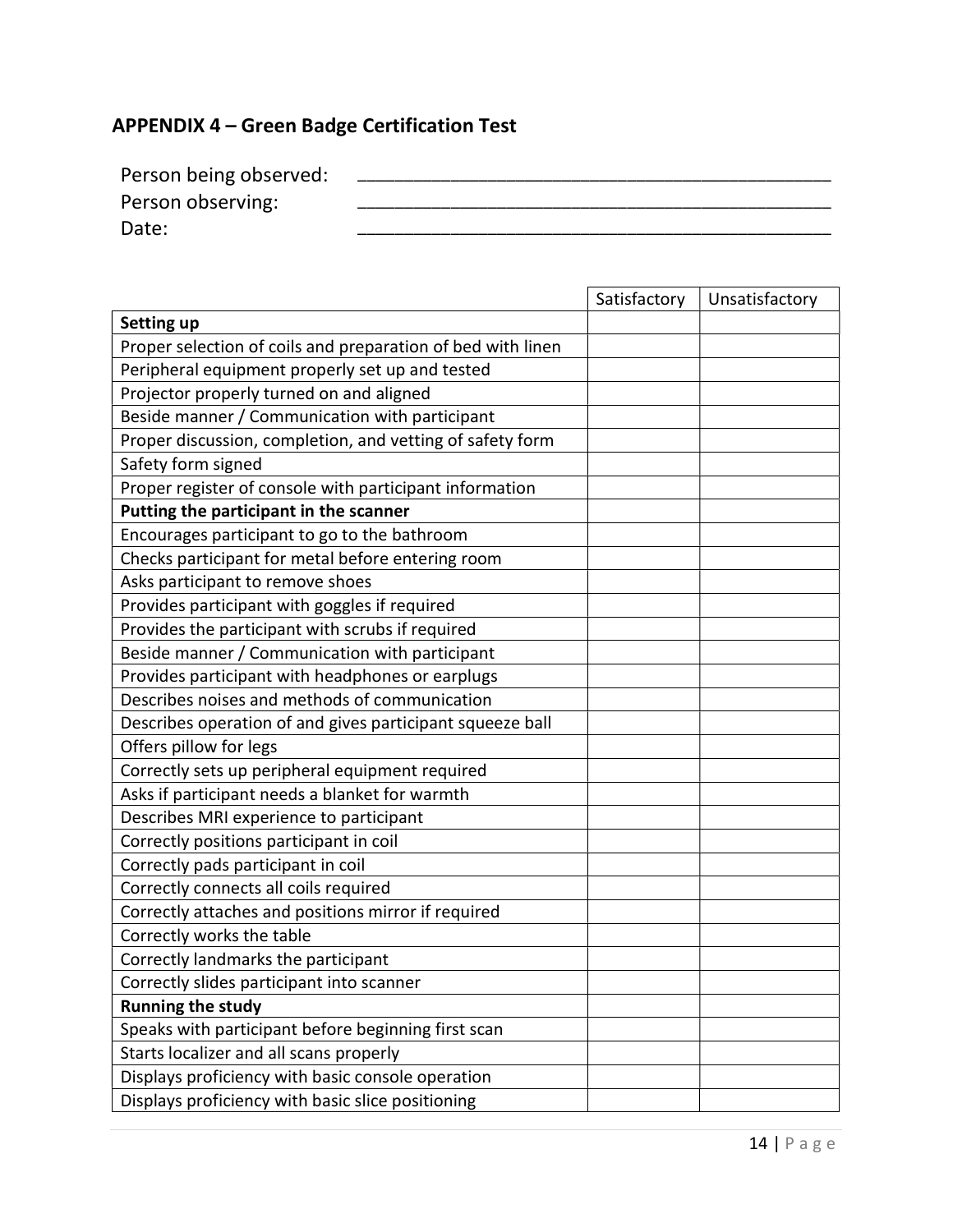| Knows how to spot and troubleshoot console errors         |  |
|-----------------------------------------------------------|--|
| (prompted)                                                |  |
| Knows how to partially and fully reboot the scanner if    |  |
| required (prompted)                                       |  |
| Set up peripheral equipment (projector, buttons, etc)     |  |
| Coordinated with support person if required               |  |
| Works in a timely manner                                  |  |
| Synchronizes scans properly with external stimuli         |  |
| Speaks to participant consistently and in a professional  |  |
| manner                                                    |  |
| Can troubleshoot button box / trigger issues (prompted)   |  |
| Knows who has to fill out which safety forms (prompted)   |  |
| Knows who is allowed to be in the MRI control room        |  |
| (prompted)                                                |  |
| Knows who is allowed to be in the Magnet room             |  |
| (prompted)                                                |  |
| <b>Safety</b>                                             |  |
| Knows what to do if squeeze ball is pressed               |  |
| Knows the purpose and procedures of the electrical stop   |  |
| button                                                    |  |
| Knows the purpose and procedures of the magnet stop       |  |
| button                                                    |  |
| Knows that you always need 2 authorized users to scan,    |  |
| including one green badge or above                        |  |
| Knows what to do in the case of fire or medical emergency |  |
| Knows what to do in the case of fire alarm                |  |
| Knows what to do in the case of police emergency          |  |
| Knows who to contact for all troubleshooting and safety   |  |
| concerns                                                  |  |
| <b>Tear Down</b>                                          |  |
| Properly removes participant from scanner                 |  |
| Properly adheres to the teardown checklist                |  |
| Properly completes and places participant safety forms in |  |
| the filing cabinet                                        |  |
| <b>Overall Confidence</b>                                 |  |

MRI Manager / Lead \_\_\_\_\_\_\_\_\_\_\_\_\_\_\_\_\_ \_\_\_\_\_\_\_\_\_\_\_\_\_\_\_\_\_ \_\_\_\_\_\_\_\_\_\_\_

Signature Date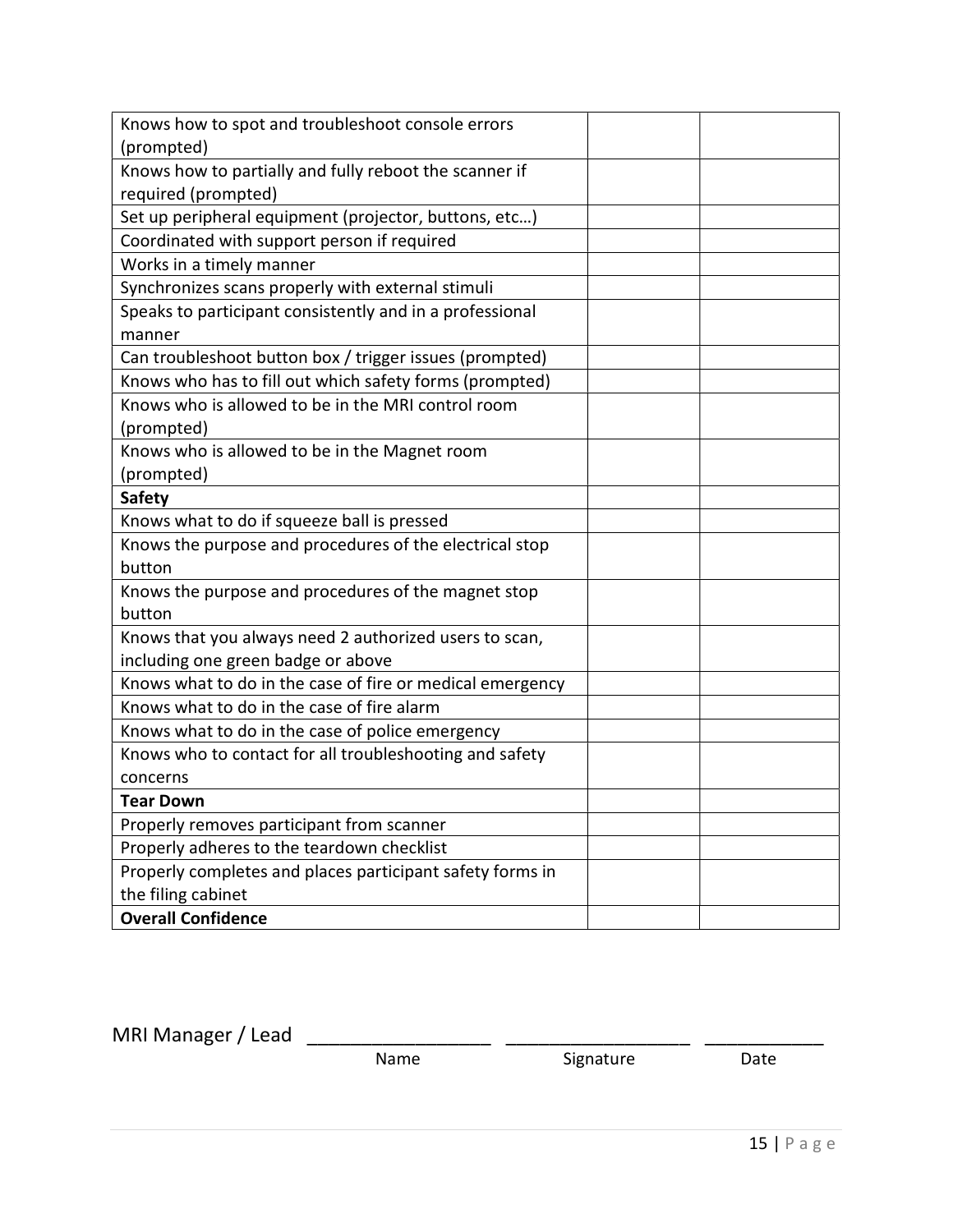# APPENDIX 5 – Troubleshooting and Emergency Contact list

SOP #2, "Personnel and Emergency Contacts", contains a complete list of emergency contacts. However, for green badge students who run into trouble during sessions, there will always be one CNS staff member on call. This will generally be the MRI Manager; however, the MRI Manager may designate another staff member listed below, if the MRI Manager is not available.

On-call Contacts:

| Name / Title                             | Phone number       |
|------------------------------------------|--------------------|
| Donald Brien<br><b>MRI Manager</b>       | Cell: 613-583-5680 |
| Jason Gallivan<br><b>Acting MRI Lead</b> | Cell: 613-217-8808 |
| Kelly Moore<br><b>CNS Manager</b>        | Cell: 613-449-3784 |